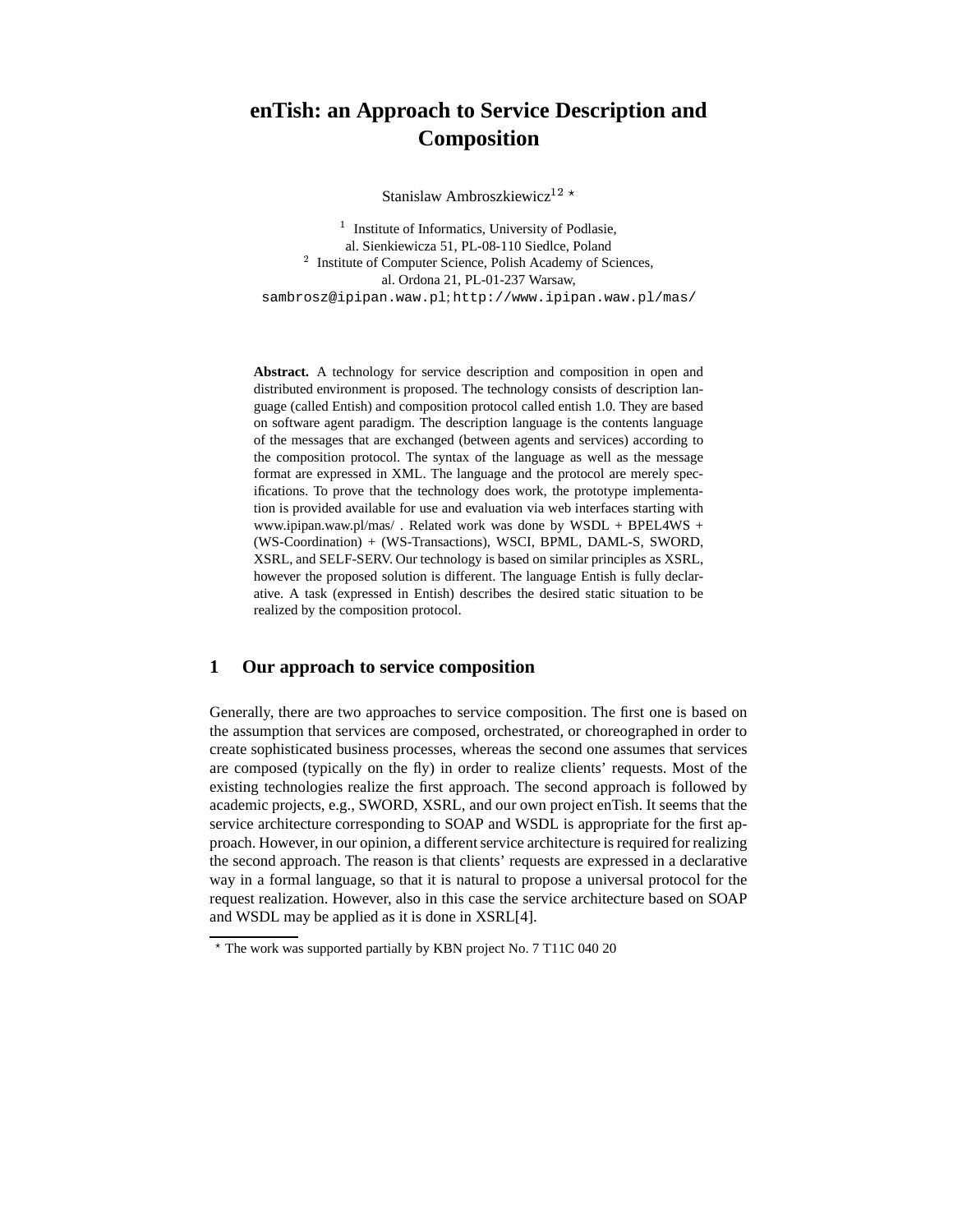We follow the idea of layered view of service architecture introduced in [2, 3]. Our service architecture comprises the following three layers: Conversation layer, functionality layer, and database management (executive)layer. The database management layer is the same as in [3], it influences the real world. However, the next two layers have different meaning. The functionality layer has exactly two interrelated components: Raw application, and so called filter associated with the raw application. Raw application implements a single operation, i.e., given input resources, it produces the output resource according to the operation specification. Note, that operation has exactly one output, although it may have several inputs. The associated filter works as follows. Given constrains on the output resource, it produces the constrains on the input resources. That is, given a specification of the desired output, the filter replies with properties that must be satisfied by the input in order to produce the desired output by the raw application. It is clear that these constrains must be expressed in one common language. The conversation layer implements a conversation protocol to arrange raw application invocation, as well as input / output resource passing to / from the raw application. The conversation protocol specifies the order for message exchange. Message contents is expressed in the common language.

Since our service architecture is different than the one that corresponds to WSDL and UDDI, we must revise the concept of service description language as well as the concept of service registry. It is natural that service description language should describe the types of service input / output resources as well as attributes of these types to express constrains. Note, that the language is supposed merely to *describe* resource types in terms of theirs attributes, not to construct data structures as it is done in WSDL. It is also natural to describe *What service does* in the language, i.e., the type of the operation the service performs. This type is expressed in terms of abstract function implemented by the operation. Usually, *What service does* is described in UDDI. We include this in our description language.

Since service has additional functionality performed by filter (i.e., a service may be asked if it can produce output resources satisfying some properties), the description language should be augmented with a possibility to formulate such questions as well as answers. Moreover, the clients' requests (tasks) should be expressed in the language.

We also want to describe some static properties of service composition process such as intentions, and commitments; this corresponds to the functionality of WS-Coordination.

The final requirement is that the language must be open and of distributed use. It means that names for new resource types, their attributes, and names for new functions, as well as for new relations can be introduced to the language by any user, and these names are unique (e.g., URIs). This completes the requirements for the description language called Entish. Since our technology is supposed to realize the declarative approach, we need a universal protocol for realizing the requests (tasks) specified in our description language.

For simplicity (i.e., for avoiding reasoning) as well as for making the prototype implementation feasible, we assume that the requests are extremely simple; in fact they are expressed as formulas that represent abstract plans and initial situations. In the next step of our project a *distributed* reasoning for plan generation will be implemented, so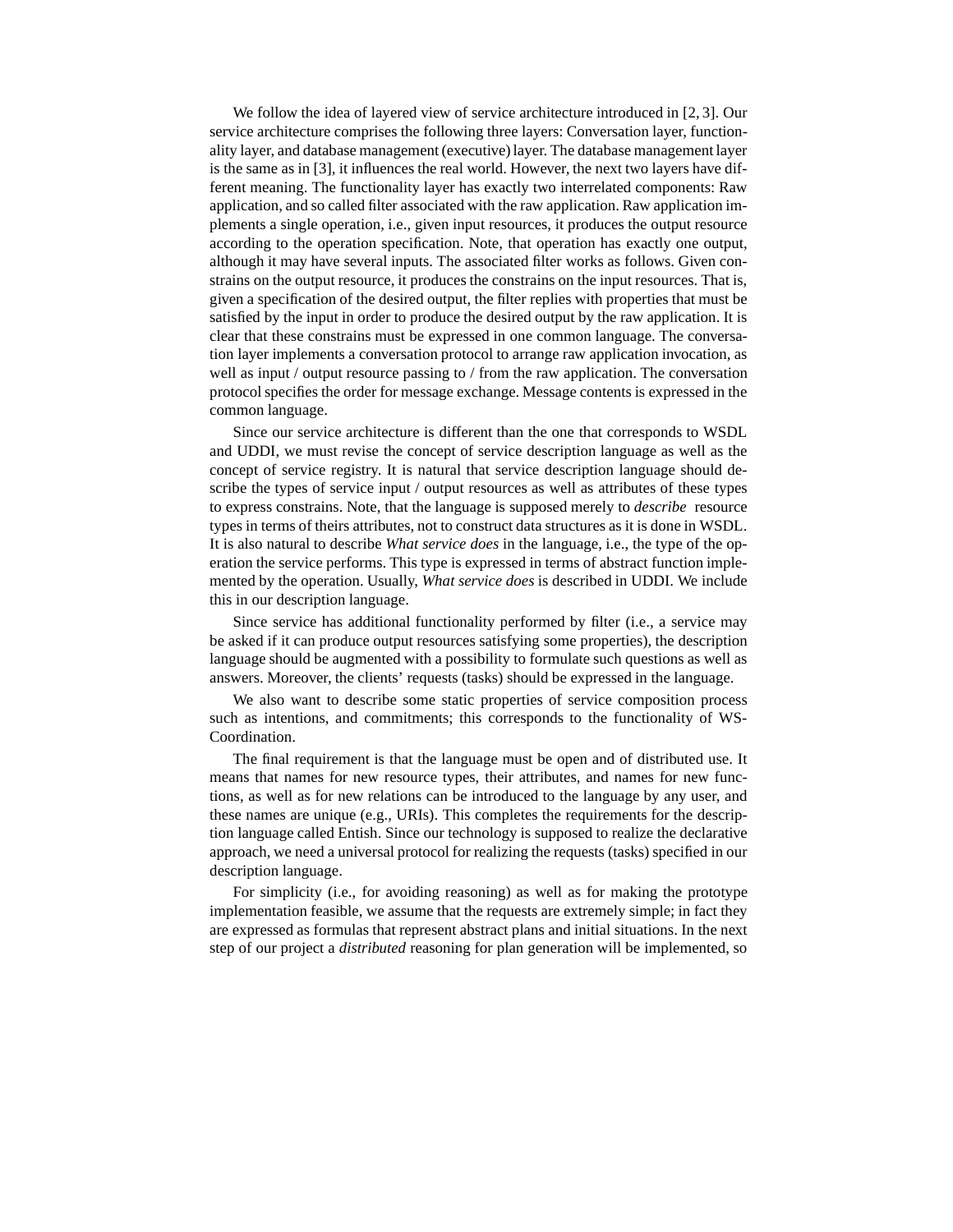that the requests will have a form of arbitrary formulas. The plan realization is done by the protocol called entish 1.0.

To prove that the requirements for the service description language and composition protocol can be satisfied we provide the prototype implementation available from http://www.ipipan.waw.pl/mas/ .

## **2 Walk-through example**

The working example presented below constitutes an intuitive introduction to the description language and the composition protocol. The services described in the example are implemented and are ready for testing via the www interfaces.

A client was going to book a flight from Warsaw to Geneva; the departure was scheduled on Nov. 31, 2002. It wanted to arrange its request (task) by Nov. 15, 2002. With the help of TaskManager (TM for short), the client expressed the task in a formal language; suppose that it was the following formula: *phi =*

*"invoice for ticket (flight from Warsaw to Geneva, departure is Nov. 31, 2002) is delivered to TM by Nov. 15, 2002"*

Then, the task formula (i.e., *phi*) was delegated to a software agent, say agent0. The task became the goal of the agent0. The agent0 set the task formula as its first intention, and was looking for a service that could realize it. First of all, the agent0 sent the query: *"agent0's intention is phi"* to a service registry called infoService in our framework. Suppose that infoService replied that there was a travel agent called FirstClass that could realize agent0's intention. Then, the agent sent again the formula *"agent0's intention is phi"* however, this time to the FirstClass. Suppose that FirstClass replied with the following commitment:

*"FirstClass commits to realize phi,*

*if (order is delivered to FirstClass by Nov. 15, 2002 and*

*the order specifies the flight (i.e., from Warsaw to Geneva, departure Nov. 31,2002) and one of the following additional specification of the order is satisfied:*

*( airline is Lufthansa and the price is 300 euro)*

*or ( airline is Swissair and the price is 330 euro)*

*or ( airline is LOT and the price is 280 euro) )"*

Let *psi* denote, the formula after *"if"* inside (...) parentheses. The formula *psi* is the precondition of the commitment. Once the agent0 received the info about the commitment, the agent0 considered the intention *phi* as arranged to be realized by FirstClass, and then the agent0 put the formula *psi* as its current intention, and looked for a service that could realize it. Let us notice that the order specified in the formula *psi* could be created only by the client via its TM, that is, the client had to decide which airline (price) should be chosen, and the complete order was supposed to include details of a credit card of the client. Hence, the agent0 sent the following message to TM: *"agent0's intention is psi"* Suppose that TM replied to the agent: *"TM commits to realize psi, if true* " The agent0 considered the intention *psi* as arranged to be realized by TM. Since the precondition of the TM commitment was the formula *"true"*, a workflow for realizing agent0's task was already constructed. Once TM created the order and sent it to FirstClass, the FirstClass would produce the invoice and send it to TM. It was supposed